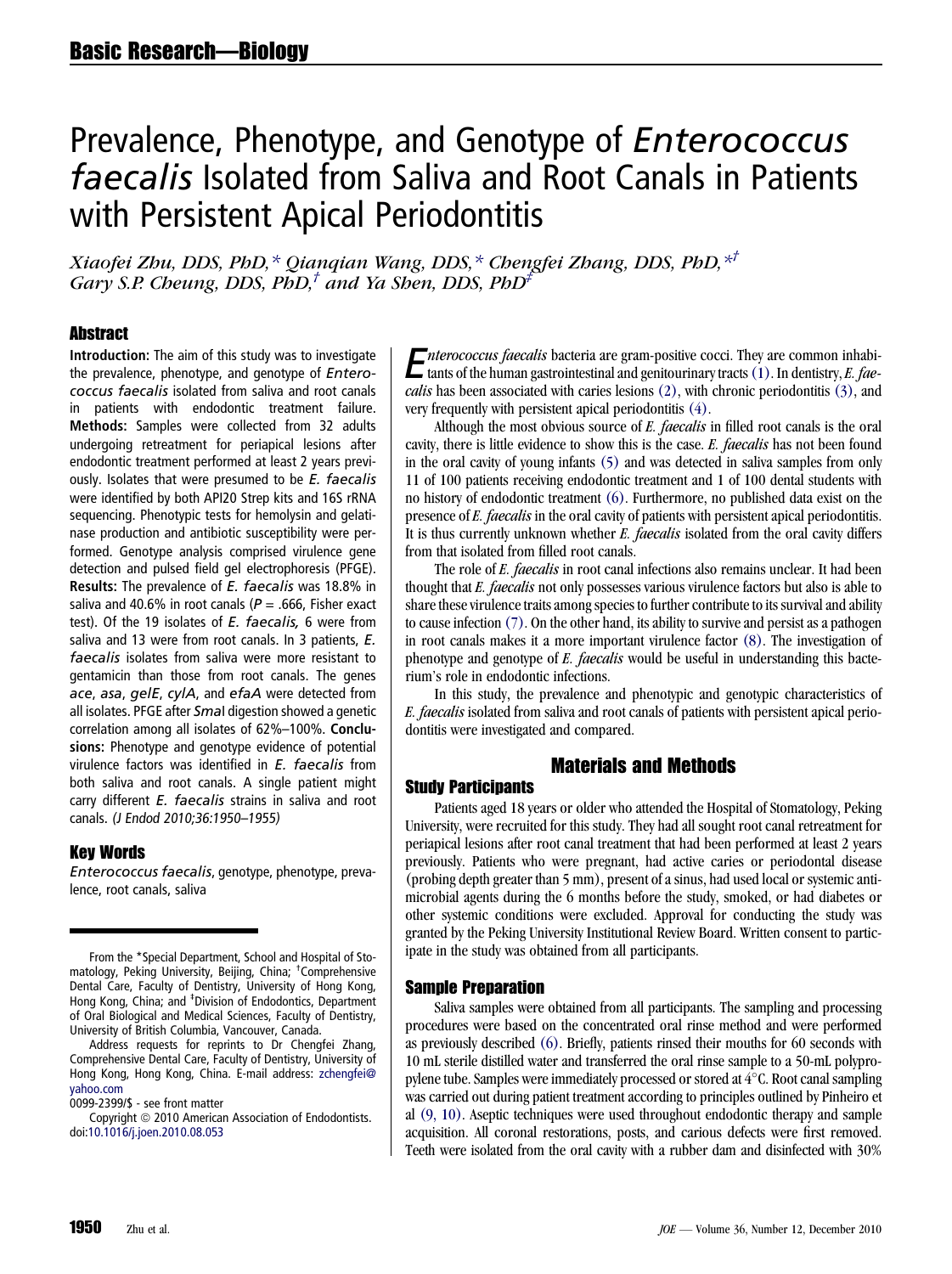hydrogen peroxide and then 2.5% sodium hypochlorite, which was inactivated by 5% sodium thiosulfate. The root filling was removed with Gates Glidden drills (Dentsply Maillefer, Ballaigues, Switzerland) and endodontic files without chemical solvents. Irrigation was performed with sterile saline solution to remove any remaining materials and to moisten the canal before microbial sample collection. A sterile absorbent paper point was introduced into the full length of the canal (as determined with a preoperative radiograph), kept in place for 60 seconds, and transferred to transport medium.

# Microbial Isolation and Identification

All samples were processed in the laboratory within 2 hours of collection. Each saliva sample was centrifuged at  $4^{\circ}$ C for 10 minutes at 13,000g. The supernatant was discarded, and the pellet was resuspended in 1 mL of sterile water. The transport medium containing the paper point from the root canal was shaken thoroughly in a mixer for 60 seconds, and a 50- $\mu$ L aliquot was plated onto bile esculin azide (BEA) agar (Difco; Becton Dickinson, Sparks, MD) to selectively isolate enterococci. The aliquot was spread with a spiral plater (Model D; Spiral Systems, Inc, Cincinnati, OH), and plates were incubated aerobically for 24–48 hours at 37°C. Colonies presumptively identified as enterococci on the basis of BEA hydrolysis were streak-plated onto fresh BEA agar plates. Isolates were then characterized as gram-positive, catalase-negative, and non-motile cocci if they were capable of growth at  $42^{\circ}$ C in Todd Hewitt Broth (THB) (Difco; Becton Dickinson) agar supplemented with 6.5% NaCl. Finally, we identified E. faecalis by using API 20 Strep identification kits (Analytical Profile Index; Bio Mérieux SA, La Balme les, France), with *E. faecalis* ATCC 29212 strain serving as a positive control.

We performed 16S rRNA sequencing on all enterococcal strains to confirm their identity. Total DNA extractions were performed by using the TIANamp Bacteria DNA Kit (TIANGEN, Beijing, China) according to the manufacturer's instructions. Total DNA was resuspended in sterile nuclease-free water, quantified by using a multichannel spectrophotometer (Beckman-Coulter DU\_ 604; Foster City, CA), and adjusted to a final concentration of approximately 100 ng/ $\mu$ L. We performed polymerase chain reaction (PCR) by using sequence-specific primers derived from full-length E. faecalis 16S rRNA (Table 1), as previously described [\(11\)](#page-4-0). Briefly, PCR amplifications were prepared in a  $25-\mu$ L final reaction volume containing 1  $\mu$ L total DNA template, 0.5  $\mu$ L of each primer, 0.5  $\mu$ L deoxyribonucleoside triphosphate (Invitrogen, Carlsbad, CA), 0.5 $\mu$ L HotStarTaq DNA polymerase (Qiagen, Valencia, CA), and  $2.5 \mu L$  10X PCR buffer (Qiagen, Valencia, CA). PCR conditions were as follows: 15 minutes of initial enzyme activation/DNA denaturation at  $95^{\circ}$ C, followed by 35 cycles at 94°C for 20 seconds, 68°C for 45 seconds, and  $72^{\circ}$ C for 15 seconds. PCR products were analyzed by electrophoresis in 1.5% agarose gels containing ethidium bromide and visualized by ultraviolet fluorescence by using an AlphaImager 2200 Documentation and Analysis System (Alpha Innotech Corporation, San Leandro, CA).

## Hemolysin and Gelatinase Production

We assessed all strains for hemolytic activity by streaking a single colony onto a plate of THB agar supplemented with 4% defibrinated

**TABLE 1.** Primers Used to Identify *E. faecalis* [\(11\)](#page-4-0)

| Gene         | <b>Sequence</b>               | Product<br>size (bp) |
|--------------|-------------------------------|----------------------|
| Ef16SF       | 5'-CCGAGTGCTTGCACTCAATTGG-3'  | 138                  |
| Ff16SR       | 5'-CTCTTATGCCATGCGGCATAAAC-3' |                      |
| <b>U16SF</b> | 5'-TTAAACTCAAAGGAATTGACGG-3'  | 170                  |
| <b>U16SR</b> | 5'-CTCACGRCACGAGCTGACGAC-3'   |                      |
|              |                               |                      |

bp, base pairs.

### Antibiotic Susceptibility

We determined minimal inhibitory concentrations (MICs) by using the E-test (Biodisk AB, Solna, Sweden) [\(12\)](#page-4-0), following the procedures recommended by the manufacturer. A 0.1-mL aliquot of a standard bacterial suspension was adjusted to an optical density of 0.5 at 605 nm and spread evenly over the surface of a plate of Mueller-Hinton agar (Difco; Becton Dickinson). After we applied E-test strips, plates were incubated aerobically at  $35^{\circ}$ C for 16–20 hours, and MICs were read from the interpretive scale at the point at which the ellipse of inhibition intersected the strip. The following antibiotics were tested: penicillin, ampicillin, chloramphenicol, erythromycin, metronidazole, tetracycline, vancomycin, gentamicin, and streptomycin. The breakpoints used for interpretation were recommended by the Clinical and Laboratory Standards Institute update to the sixteenth informational supplement.

#### Virulence Gene Detection

Primers that targeted segments of enterococcal virulence determinants have been previously described [\(11, 13, 14\)](#page-4-0). The determinants tested were aggregation substance (asa and asa373), surface adhesin  $(esp)$ , cytolysin activator  $(cy/A)$ , gelatinase  $(gelE)$ , endocarditis antigen  $(efaA)$ , and collagen binding antigen  $(ace)$  ([Table 2\)](#page-2-0). The PCR conditions were modified to accommodate a common annealing temperature of  $56^{\circ}$ C on the basis of initial temperature gradient profiles for each PCR target. A  $1-\mu L$  sample of each total DNA template was mixed with 0.5  $\mu$ L of each respective primer, 0.5  $\mu$ L deoxyribonucleoside triphosphate,  $0.5 \mu L$  HotStarTaq DNA polymerase, and 2.5  $\mu$ L 10X PCR buffer. The PCR conditions were as follows: 15 minutes of initial enzyme activation/DNA denaturation at  $95^{\circ}$ C, followed by 35 cycles at  $94^{\circ}$ C for 20 seconds, 56 $^{\circ}$ C for 45 seconds, and  $72^{\circ}$ C for 30 seconds. PCR products were separated by electrophoresis by using 1.5% agarose gels containing ethidium bromide and analyzed under ultraviolet light. All PCR products were purified and sequenced in SinoGenoMax Co, Ltd. We compared each nucleotide sequence with the NCBI GenBank database for final verification.

### Genetic Correlation Analysis

Genetic profiles of total cellular DNA were obtained by pulsed field gel electrophoresis (PFGE), which was conducted at the National Institute for Communicable Disease Control and Prevention, Chinese Center for Disease Control and Prevention, as previously described [\(15\)](#page-4-0). First, digestion was performed with 30 U of SmaI (New England Biolabs, Hitchin, UK) for 2 hours at  $30^{\circ}$ C. Genomic DNA restriction fragments were separated on 0.8% agarose gels, which were exposed to contour homogeneous electric fields (CHEF-DR III; Bio-Rad, Hercules, CA). The pulse time was increased from 5 to 35 seconds during a period of 30 hours at 6 V/cm [\(16\).](#page-4-0) Gels were stained with ethidium bromide, destained in distilled water, and photographed under ultraviolet illumination.

# Results

# Prevalence of E. faecalis

A total of 19 isolates of E. faecalis were obtained among the 32 retreatment cases, 6 from saliva samples and 13 from root canal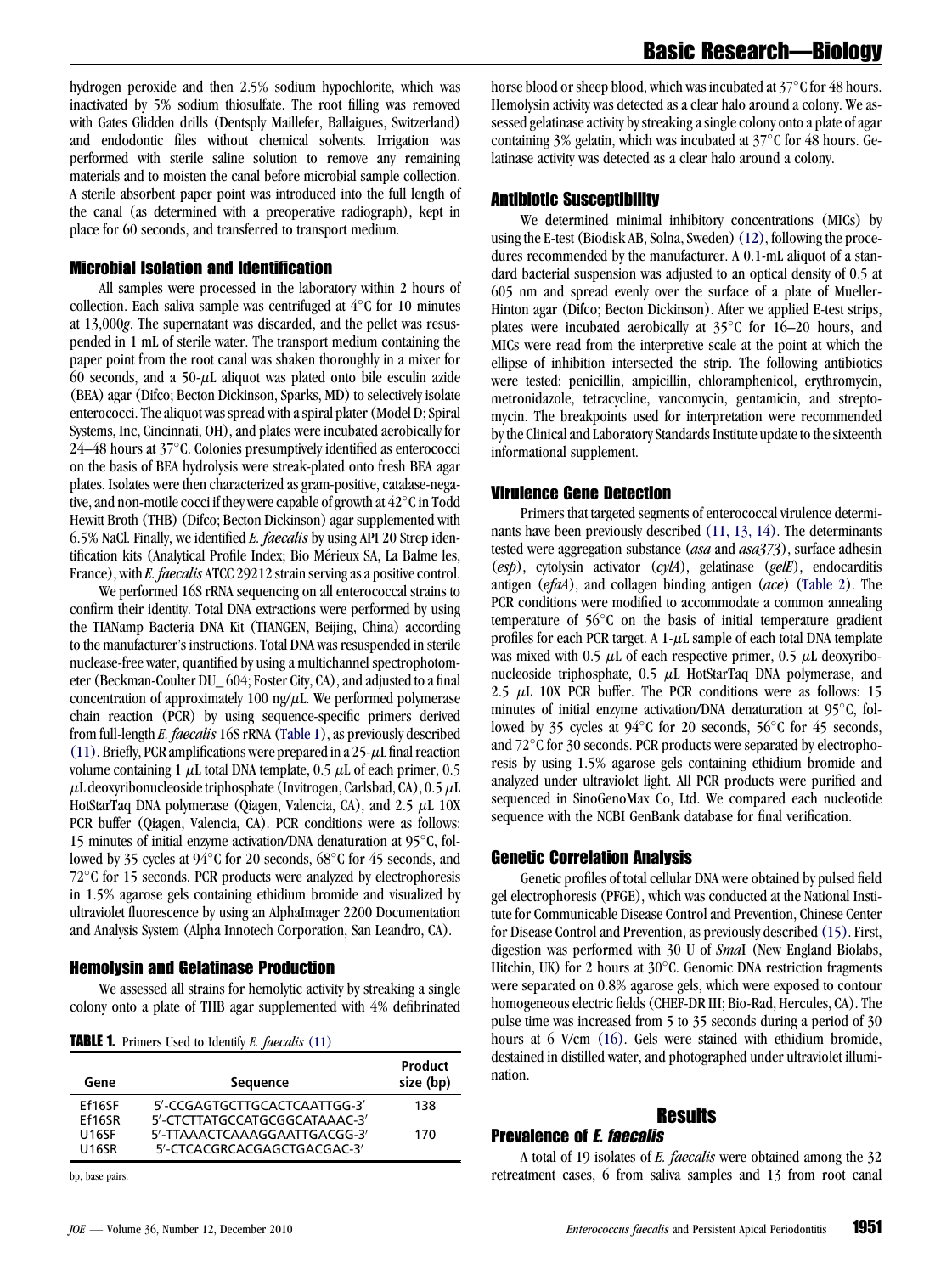<span id="page-2-0"></span>

| <b>TABLE 2.</b> Primers Used to Detect Virulence Genes (11, 13, 14) |  |  |  |  |  |  |  |
|---------------------------------------------------------------------|--|--|--|--|--|--|--|
|---------------------------------------------------------------------|--|--|--|--|--|--|--|

| Gene   | <b>Sequence</b>                      | Product size (bp) |
|--------|--------------------------------------|-------------------|
| esp    | espF 5'-TTGCTAATGCTAGTCCACGACC-3'    | 933               |
|        | espR 5'-GCGTCAACACTTGCATTGCCGAA-3'   |                   |
| efaA   | efaAF 5'-GCCAATTGGGACAGACCCTC-3'     | 688               |
|        | efaAR 5'-CGCCTTCTGTTCCTTCTTTGGC-3'   |                   |
| ace    | aceF 5'-GGAATGACCGAGAACGATGGC-3'     | 616               |
|        | aceR 5'-GCTTGATGTTGGCCTGCTTCCG-3'    |                   |
| cylA   | cylAF 5'-GACTCGGGGATTGATAGGC-3'      | 688               |
|        | cylAR 5'-GCTGCTAAAGCTGCGCTTAC-3'     |                   |
| gelE   | qelEF 5'-ACCCCGTATCATTGGTTT-3'       | 405               |
|        | qelER 5'-ACGCATTGCTTTTCCATC-3'       |                   |
| asa    | asaF 5'-CCAGCCAACTATGGCGGAATC-3'     | 529               |
|        | asaR 5'-CCTGTCGCAAGATCGACTGTA-3'     |                   |
| asa373 | asa373F 5'-GGACGCACGTACACAAAGCTAC-3' | 619               |
|        | asa373R 5'-CTGGGTGTGATTCCGCTGTTA-3'  |                   |

bp, base pairs.

samples. The prevalence of E. faecalis was thus  $18.8\%$  (6/32) in the saliva and  $40.6\%$  (13/32) in the root canals ( $P = .666$ , Fisher exact test). API20 Strep kits and 16S rRNA sequencing got the same results identifying *E. faecalis* in this study.

## Phenotype of E. faecalis

No hemolysin or gelatinase activity was detected among the 19 isolates, and all were sensitive to penicillin, ampicillin, and vancomycin but resistant to metronidazole and streptomycin. E. faecalis was detected in both root canal and oral rinse samples in patient numbers 3, 33, and 37. No obvious differences were found in phenotype between these 3 ''pairs'' of isolates, except that E. faecalis bacteria from the saliva samples were more resistant to gentamicin than those from the root canal samples.

#### Virulence Genes

Genes *ace, asa, cy1A, efaA, and gelE* were detected in all isolates tested, including the reference strain ATCC 29212. The *esp* gene was present in 9 (47.4%) of 19 isolates tested, 4 from saliva samples and 5 from root canal samples. The asa373 gene was not detected in any strain (Table 3).

#### Genetic Correlation

Digestion of 21 E. faecalis isolates (including ATCC 29212 and ATCC 51299 reference strains) with SmaI followed by PFGE showed that genetic correlation of all isolates ranged from 62%–100% ([Fig. 1](#page-3-0)). Fifteen isolates showed a similar profile to ATCC 29212, even though they were obtained from different patients. In contrast, strains from different sources (saliva versus root canals) in the same patients (P33.S and P33.RC, P37.S and P37.RC) had different PFGE profiles.

# **Discussion**

No significant differences were found on the E. faecalis prevalence in this study between saliva samples and root canal samples. The root canal system and the oral cavity are closely connected environments especially in the presence of coronal leakage. Thus, it is feasible that E. faecalis species in the root canal originates from the oral cavity or that species in the root canal spreads to the oral cavity. The exact origin of these E. faecalis organisms, however, remains unknown. Because of the ubiquitous presence of E. faecalis, root canal infections might arise from different sources [\(17\).](#page-4-0)

**TABLE 3.** Genotypic Characteristics of E. faecalis Isolated from Filled Root Canals and Saliva Samples

| <b>Strain</b> | ace       | asa | cy1A | efaA      | gelE | asa373 | esp |
|---------------|-----------|-----|------|-----------|------|--------|-----|
| P. 1 R.C.     | $\ddot{}$ | ÷   | +    | $\ddot{}$ |      |        |     |
| P. 3 S.       |           |     |      |           |      |        |     |
| P. 3 R.C.     |           |     |      |           |      |        |     |
| P. 5 R.C.     |           |     |      |           |      |        |     |
| P. 21 R.C.    |           |     |      |           |      |        |     |
| P. 23 R.C.    |           |     |      |           |      |        |     |
| P. 24 R.C.    |           |     |      |           |      |        |     |
| P. 25 R.C.    |           |     |      |           |      |        |     |
| P. 31 R.C.    |           |     |      |           |      |        |     |
| P. 33 S.      |           |     |      |           |      |        |     |
| P. 33 R.C.    |           |     |      |           |      |        |     |
| P. 35 S.      |           |     |      |           |      |        |     |
| P. 37 S.      |           |     |      |           |      |        |     |
| P. 37 R.C.    |           |     |      |           |      |        |     |
| P. 39 R.C.    | ٠         |     |      |           |      |        |     |
| P. 40 R.C.    |           |     |      |           |      |        |     |
| P. 52 S.      |           |     |      |           |      |        |     |
| P. 57 S.      |           |     |      |           |      |        |     |
| P. 58 R.C.    |           |     |      |           |      |        |     |
| ATCC 29212    | +         |     |      |           |      |        |     |

R.C., root canal, S., saliva.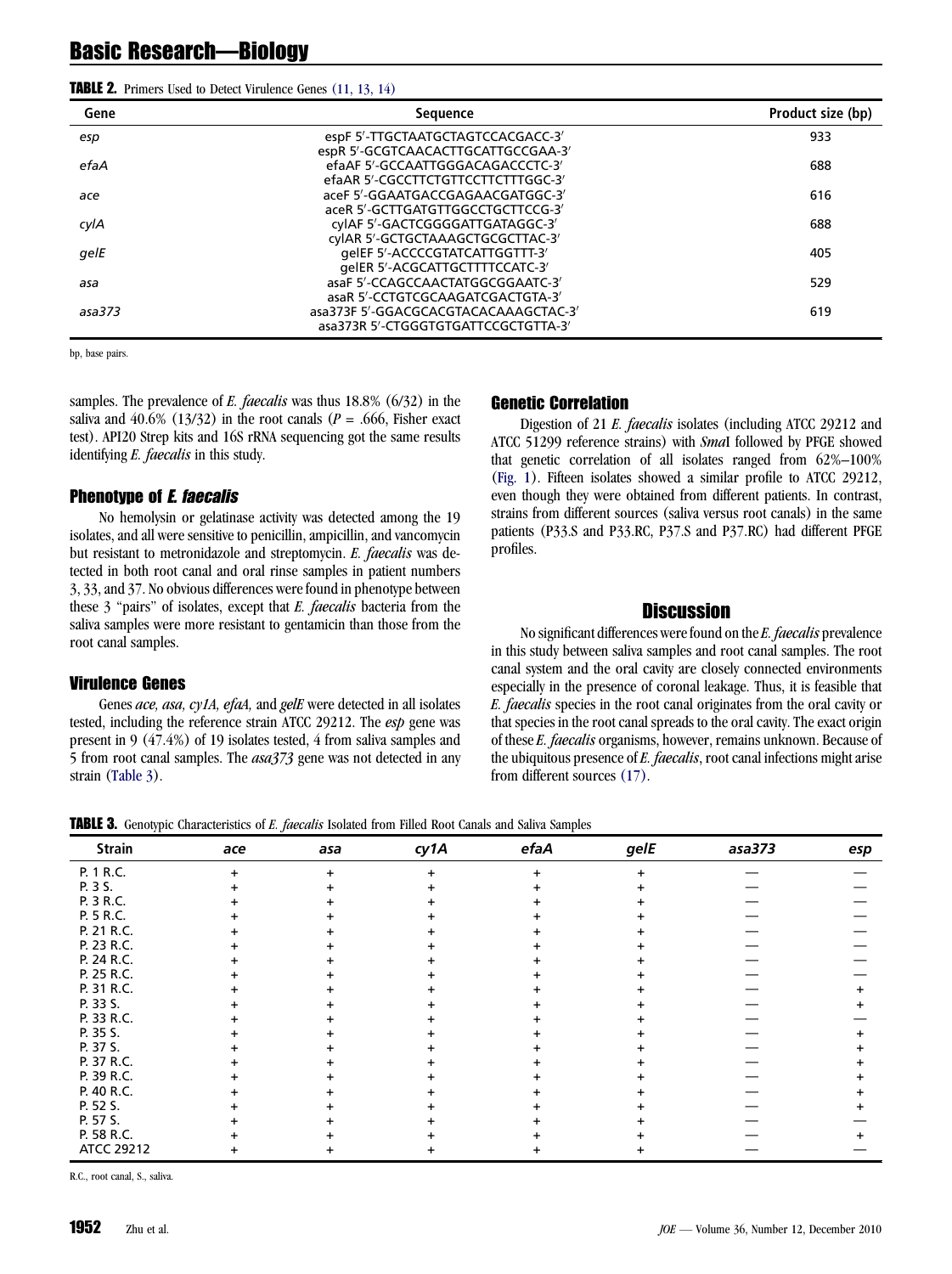<span id="page-3-0"></span>

| Dice (Opt:0.50%) (Tol 1.0%-1.0%) (H>0.0% S>0.0%) [0.0%-100.0%]<br><b>PFGE-Smal</b> | <b>PFGE-Smal</b> |                   |
|------------------------------------------------------------------------------------|------------------|-------------------|
| $-100$<br>$-95$<br>မိ<br>$-80$<br>$-85$<br>$\frac{8}{3}$<br>$-70$<br>$-75$         |                  | P. 33 S.          |
|                                                                                    |                  | P. 35 S.          |
|                                                                                    |                  | P.52 S.           |
|                                                                                    |                  | P.37 S.           |
|                                                                                    |                  | P.58 R.C.         |
|                                                                                    |                  | P. 1 R.C.         |
|                                                                                    |                  | P. 21 R.C.        |
|                                                                                    |                  | P. 23 R.C.        |
|                                                                                    |                  | P. 24 R.C.        |
|                                                                                    |                  | P. 25 R.C.        |
|                                                                                    |                  | P. 3 S.           |
|                                                                                    |                  | P. 31 R.C.        |
|                                                                                    |                  | P. 33 R.C.        |
|                                                                                    |                  | P. 37 R.C.        |
|                                                                                    |                  | P. 39 R.C.        |
|                                                                                    |                  | P. 3 R.C.         |
|                                                                                    |                  | P.40 R.C.         |
|                                                                                    |                  | P. 5 R.C.         |
|                                                                                    |                  | P.55 S.           |
|                                                                                    |                  | <b>ATCC 29212</b> |
|                                                                                    |                  | <b>ATCC 51299</b> |

Figure 1. Dendrograms showing similarity of 21 E. faecalis strains. PFGE of SmaI restriction fragments from E. faecalis strains isolated from root canals and saliva.

Previous studies investigating *E. faecalis* in root-filled teeth with periradicular lesions have demonstrated a prevalence ranging from 24%–77% [\(4\)](#page-4-0). This wide range might be attributable to different identification techniques, geographic differences, or sample sizes of different studies [\(18\)](#page-4-0). The authors recognize the limitation of the cross-sectional studies; they capture snapshots of microflora existing in a complex dynamic environment and are not reproducible even within the same individual on different occasions. Future studies could longitudinally examine the prevalence and characteristics of enterococci recovered from saliva and root canals. Different sampling methods might also lead to different results. The sampling method in present study might be effective for the planktonic bacteria and bacteria from the biofilm on root canal filling but not for the bacteria from biofilm on oral mucosa or root canal dentin.

Commercial bacteria-identification kits are widely used in epidemiologic investigations, including the identification of enterococcal species from diverse sources of human infections such as the oral cavity [\(6, 11\)](#page-4-0) and root canals [\(9, 19\)](#page-4-0). However, research has shown discordances between the results of commercial tests and those from conventional molecular identification methods, especially in cases of atypical enterococcal strains [\(20\).](#page-4-0) Therefore, in this study, the results from tests with biochemical identification kits (API20 Strep kits) were compared with those from 16S rRNA sequencing. No difference was found between these 2 methods in this study.

Although the *gelE* gene was found in all isolates, none of them expressed gelatinase, which hydrolyzes gelatin, casein, insulin, fibrinogen, and small peptides [\(21\)](#page-4-0). Because the secretion of gelatinase can be auto-regulated through the "fsr" system, the detection of the gelE gene by PCR does not correlate with its phenotypic expression, and "silent" genes, such as  $fsr$ , might control the expression of gelatinase [\(22\).](#page-4-0) The expression of gelatinase might be related to caries status. In 1975, Gold et al [\(23\)](#page-4-0) described E. faecalis 2 SaR (now known as OG1) as a strain recovered from a human oral cavity that exhibited gelatinase activity and was capable of inducing caries in germ-free rats. Despite no gelE gene records, only 36.4% (4/11) of strains from saliva samples were previously reported to produce gelatinase [\(6\)](#page-4-0); 3 of these 4 isolates came from patients with active caries. In another study[\(11\),](#page-4-0) 8 of 31 gelE positive isolates expressed no gelatinase; caries status was unavailable. Selecting participants without active caries might have contributed to the low expression of gelatinase in this study. Further studies could examine the relationship between caries status and gelatinase production by oral E. faecalis.

Regarding treatment of endodontic infections, the lack of circulation in root canals makes it inefficient to use systemic antibiotics; hence, topical antimicrobial therapies and mechanical instrumentation are necessary [\(24\).](#page-4-0) In addition, the conditions affecting the presence and growth of bacteria in filled root canals differ from those in primary infections. The lack of sufficient nutrition and the presence of antimicrobial agents might reduce or eliminate sensitive strains, whereas more resistant species such as E. faecalis might survive. The existence of multiresistant  $E$ . *faecalis* strains has been reported  $(1)$ , including strains that are resistant to vancomycin, which will create treatment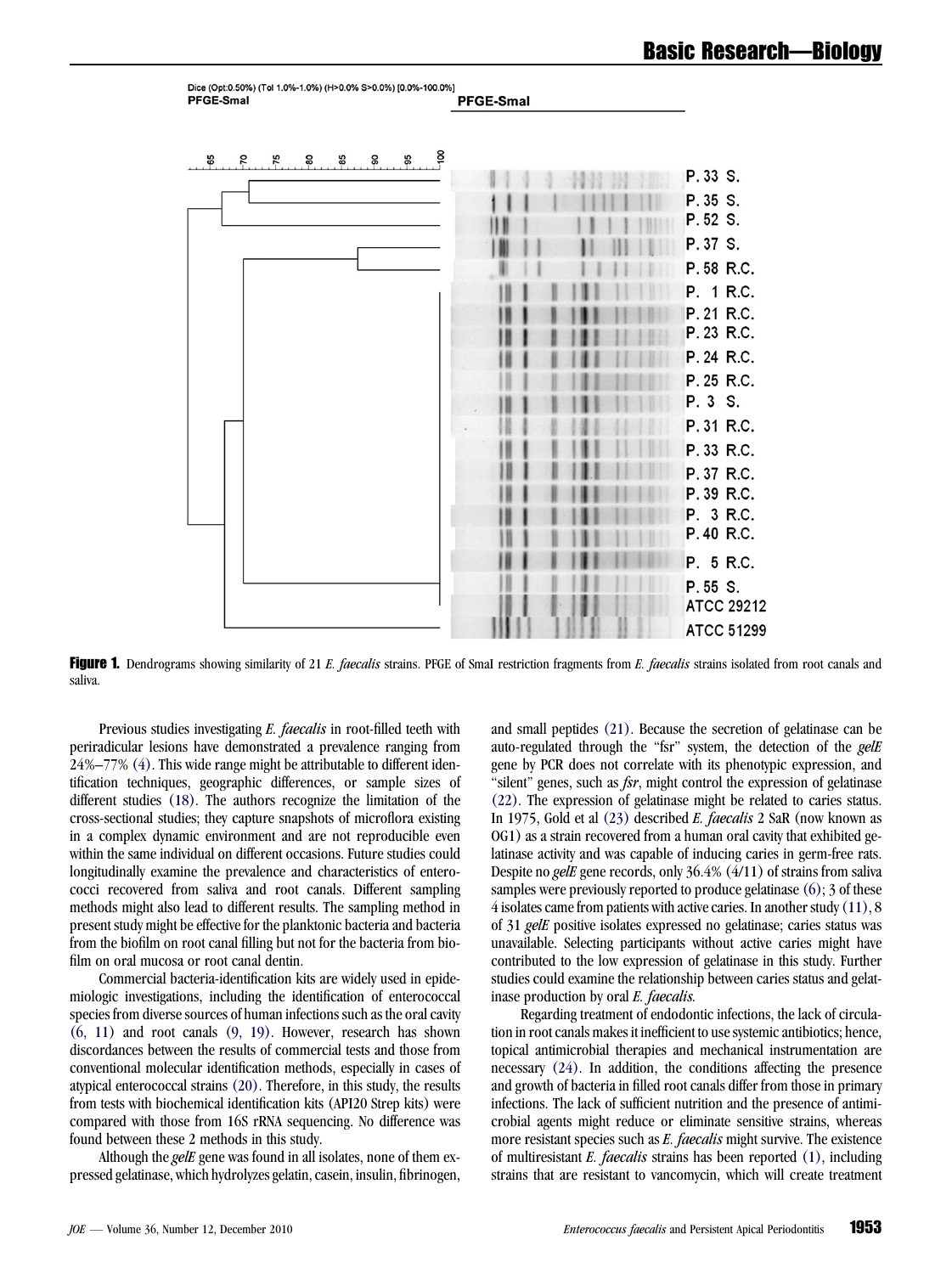# <span id="page-4-0"></span>Basic Research—Biology

problems owing to the lack of therapeutic alternatives. Although all of the examined strains in this study were susceptible to vancomycin and no multiresistant enterococcal strains were isolated, these findings do not exclude the possibility that multiresistant strains might occur in endodontic infections. Of the 3 "pairs" of E. faecalis from the same patients, isolates from saliva samples were more resistant to gentamicin than those from root canals. Resistance to gentamicin is believed to be related to the expression of aminoglycoside-modifying enzymes (25), which can be shared among species. In obturated root canals, there is a limited variety of often  $1-2$  strains in total  $(26)$ . In the more "open" and complicated environment of the oral cavity, E. faecalis is more likely to gain virulence factors (such as aminoglycosidemodifying enzymes) from other species, thereby extending its survival and increasing its ability to cause disease (7).

All strains in this study possessed genes for the adherence factors EfaA and Ace; the latter might aid the attachment of E. faecalis to dentin  $(27)$ . The gene related to hemolysin, *cylA*, was also found in all strains. The *esp* gene, which is associated with colonization and persistence of E. faecalis in urinary tract infections [\(28\)](#page-5-0), was found in 47.4% of all isolates. Another adherence factor, aggregation substance, is a pheromone-inducible surface protein whose expression can increase adhesion to collagen type I, but not type IV [\(29\)](#page-5-0). A PCR product representing the aggregation substance gene asa was found in all strains, but the gene for another type of aggregation substance, pAM373, which bears little homology, was not evident in the clinical isolates.

Finally, PFGE has been useful in the molecular epidemiologic typing of enterococci  $(30)$  and subtyping of E. faecalis  $(31)$ , because DNA fragments from digestion by rare restriction enzymes are too large to be resolved by conventional agarose gel electrophoresis. In this study, PFGE of DNA from endodontic E. faecalis isolates demonstrated genotypic polymorphism, but with evidence of several clonal groups, that is, genetically related isolates [\(32\)](#page-5-0). Genetic correlation, ranging from 62%–100%, suggests the existence of groups of genetically similar strains from different patients. E. faecalis is able to colonize diverse niches because of their exceptional capacity to grow in different environments, such as soil, surface waters, as well as in vegetables and olives [\(33\)](#page-5-0). Thus it is quite possible that different people living in the same city get genetically similar strains in their saliva. The use of an additional restriction enzyme with a different recognition sequence could provide more information about the genome [\(34\)](#page-5-0). Fifteen isolates showed a similar profile to ATCC 29212, even though they were obtained from different patients. Interestingly, P33 seemed to carry 2 different E. faecalis strains. The esp gene detection also showed a different result about the 2 strains from P33. The presence of different strains of E. faecalis in the same patient might suggest that a single individual can harbor different *E. faecalis* strains in different niches of the oral cavity [\(34\)](#page-5-0). Furthermore, saliva is a more open and complicated environment; a microorganism in saliva changes at all times. Different E. faecalis strains can enter saliva at any time and be detected. The strains in root canals seemed less possible to change.

#### Acknowledgments

This study was supported by the National Natural Science Foundation of China (NSFC) Grant 30840091 and 81000428. We would like to thank Professors Changyun Ye, Dong Jin, and Zhigang Cui from the National Institute for Communicable Disease Control and Prevention, Chinese Center for Disease Control and Prevention, for their help with pulsed-field gel electrophoresis; Professors Lihong Guo, Xiaodi Liu, and Ning Du from the Department of Oral Biology, School and Hospital of Stomatology, Peking University,

for their advice and help with the laboratory procedures; and Dr Trevor Lane, University of Hong Kong, for editorial assistance. The authors deny any conflicts of interest related to this study.

#### References

- 1. Murray BE. The life and times of the Enterococcus. Clin Microbiol Rev 1990;3: 46–65.
- 2. Chestnutt IG, MacFarlane TW, Stephen KW. An in vitro investigation of the cariogenic potential of oral streptococci. Arch Oral Biol 1994;39:589–93.
- 3. Rams TE, Feik D, Young V, Hammond BF, Slots J. Enterococci in human periodontitis. Oral Microbiol Immunol 1992;7:249–52.
- 4. Stuart CH, Schwartz SA, Beeson TJ, Owatz CB. Enterococcus faecalis: its role in root canal treatment failure and current concepts in retreatment. J Endod 2006;32:93–8.
- 5. Cole MF, Bryan S, Evans MK, et al. Humoral immunity to commensal oral bacteria in human infants: salivary secretory immunoglobulin A antibodies reactive with Streptococcus mitis biovar 1, Streptococcus oralis, Streptococcus mutans, and Enterococcus faecalis during the first two years of life. Infect Immun 1999;67: 1878–86.
- 6. Sedgley CM, Lennan SL, Clewell DB. Prevalence, phenotype and genotype of oral enterococci. Oral Microbiol Immunol 2004;19:95–101.
- 7. Jett BD, Huycke MM, Gilmore MS. Virulence of enterococci. Clin Microbiol Rev 1994;7:462–78.
- 8. Rocas IN, Siqueira JF Jr, Santos KR. Association of Enterococcus faecalis with different forms of periradicular diseases. J Endod 2004;30:315–20.
- 9. Pinheiro ET, Gomes BP, Ferraz CC, Sousa EL, Teixeira FB, Souza-Filho FJ. Microorganisms from canals of root-filled teeth with periapical lesions. Int Endod J 2003; 36:1–11.
- 10. Pinheiro ET, Gomes BP, Ferraz CC, Teixeira FB, Zaia AA, Souza Filho FJ. Evaluation of root canal microorganisms isolated from teeth with endodontic failure and their antimicrobial susceptibility. Oral Microbiol Immunol 2003;18:100–3.
- 11. Sedgley CM, Molander A, Flannagan SE, et al. Virulence, phenotype and genotype characteristics of endodontic Enterococcus spp. Oral Microbiol Immunol 2005;  $20:10-9$
- 12. Citron DM, Ostovari MI, Karlsson A, Goldstein EJ. Evaluation of the E test for susceptibility testing of anaerobic bacteria. J Clin Microbiol 1991;29:2197–203.
- 13. Creti R, Imperi M, Bertuccini L, et al. Survey for virulence determinants among Enterococcus faecalis isolated from different sources. J Med Microbiol 2004;53: 13–20.
- 14. Eaton TJ, Gasson MJ. Molecular screening of Enterococcus virulence determinants and potential for genetic exchange between food and medical isolates. Appl Environ Microbiol 2001;67:1628–35.
- 15. Turabelidze D, Kotetishvili M, Kreger A, Morris JG Jr, Sulakvelidze A. Improved pulsed-field gel electrophoresis for typing vancomycin-resistant enterococci. J Clin Microbiol 2000;38:4242–5.
- 16. Murray BE, Singh KV, Heath JD, Sharma BR, Weinstock GM. Comparison of genomic DNAs of different enterococcal isolates using restriction endonucleases with infrequent recognition sites. J Clin Microbiol 1990;28:2059–63.
- 17. Al-Ahmad A, Muller N, Wiedmann-Al-Ahmad M, et al. Endodontic and salivary isolates of Enterococcus faecalis integrate into biofilm from human salivary bacteria cultivated in vitro. J Endod 2009;35:986–91.
- 18. Fouad AF, Zerella J, Barry J, Spangberg LS. Molecular detection of Enterococcus species in root canals of therapy-resistant endodontic infections. Oral Surg Oral Med Oral Pathol Oral Radiol Endod 2005;99:112–8.
- 19. Gomes BP, Pinheiro ET, Gade-Neto CR, et al. Microbiological examination of infected dental root canals. Oral Microbiol Immunol 2004;19:71–6.
- 20. Angeletti S, Lorino G, Gherardi G, Battistoni F, De Cesaris M, Dicuonzo G. Routine molecular identification of enterococci by gene-specific PCR and 16S ribosomal DNA sequencing. J Clin Microbiol 2001;39:794–7.
- 21. Peciuliene V, Reynaud AH, Balciuniene I, Haapasalo M. Isolation of yeasts and enteric bacteria in root-filled teeth with chronic apical periodontitis. Int Endod J 2001;34:429–34.
- 22. Nakayama J, Kariyama R, Kumon H. Description of a 23.9-kilobase chromosomal deletion containing a region encoding fsr genes which mainly determines the gelatinase-negative phenotype of clinical isolates of Enterococcus faecalis in urine. Appl Environ Microbiol 2002;68:3152–5.
- 23. Gold OG, Jordan HV, van Houte J. The prevalence of enterococci in the human mouth and their pathogenicity in animal models. Arch Oral Biol 1975;20:473–7.
- 24. Reynaud AF, Geijersstam AH, Ellington MJ, Warner M, Woodford N, Haapasalo M. Antimicrobial susceptibility and molecular analysis of Enterococcus faecalis originating from endodontic infections in Finland and Lithuania. Oral Microbiol Immunol 2006;21:164–8.
- 25. Ferretti JJ, Gilmore KS, Courvalin P. Nucleotide sequence analysis of the gene specifying the bifunctional 6'-aminoglycoside acetyltransferase 2'-aminoglycoside